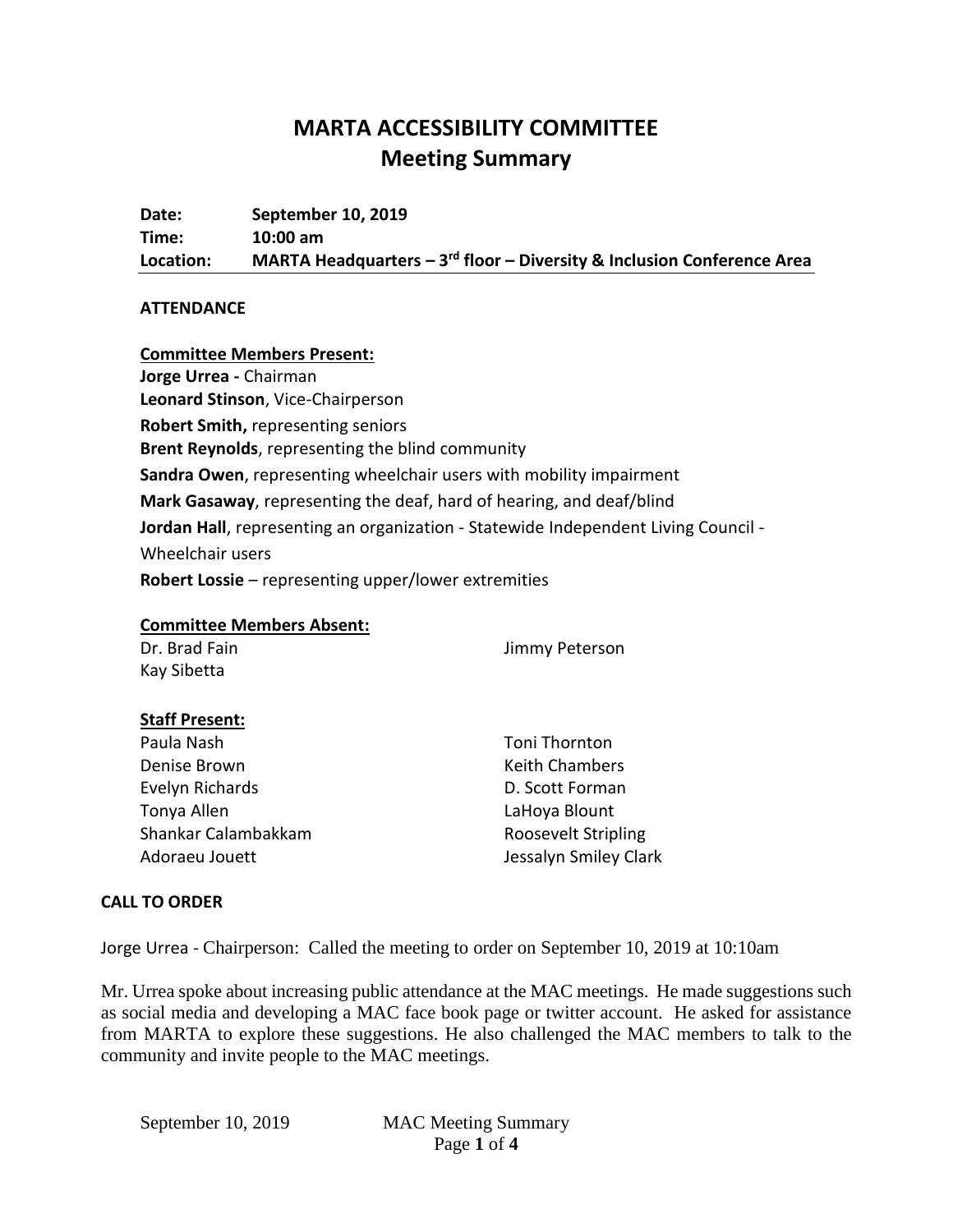#### **SUBCOMMITTEE REPORTS**

#### **Accessibility Committee**

Leonard Stinson: The accessibility Subcommittee did not meet.

#### **Customer Focus Committee**

Sandra Owen – reported for Kay Sibetta, who was absent: The Customer Focus Subcommittee met on August 16, 2019 to review the Mystery Customer Quarterly Report. Tonya Allen presented the report to the Subcommittee. The information was very useful; however, the Mobility shops should be increased to get a better picture of what's happening. It will also be beneficial to review this report every quarter.

#### **No-Show and Appeals Committee**

Brent Reynolds: The No-Show Appeals Subcommittee did not meet. There were no appeals.

#### **MARTA Diversity and Inclusion - Executive Director Updates**

Paula Nash: Updated the Committee of the MARTA Board Member, Ms. Roberta Abdul-Salaam's, interest in hearing the concerns of the community regarding Mobility. Ms. Abdul-Salaam is planning to have a Town Hall Meeting or listening session some time in October. Ms. Nash stated that she will keep the MAC members informed of the arrangements. Several MAC members expressed concern about the short notice and getting the word out to the community. There was also much discussion about having the Town Hall at a time and location that will encourage public participation.

#### **MARTA UPDATES**

#### **Elevator and Escalator Renovation Project**

Keith Chambers provided updates on the Elevator and Escalator Renovation Project (see attached report). Mr. Chambers informed the Committee that his team is working on establishing a plan that would minimize the impact of the renovation project on the public and individuals with disabilities who depend on the elevators. He stated that they are working on low impact elevators right now, establishing an effective notification plan such as social media, MARTA's website and signage in the stations. Mr. Chambers also stated that his team is exploring purchasing vehicles that would be dedicated to the project and used to shuttle patrons when secondary elevators are not available.

#### **AVIS – Audio Visual Information System Project Report as of 09/10/2019:**

Shankar Calambakkam - Provided the following report. Project is currently in-Progress.

- Eight Signs have been installed to date. (ADA recommendations for fonts, color and location)
- 425 speakers installed to date. (To announce real-time train arrivals, bus schedules as well as safety alerts)

Action from the meeting to Project Manager:

To schedule a committee walkthrough for the completed station. (As requested by Mr. Leonard Stinson)

#### **ADA related customer inquiries**

September 10, 2019 MAC Meeting Summary LaHoya Blount - Provided the ADA customer complaints for June 2019. There were 127 ADA Linked complaints; 58 were valid complaints at 45.7 percent. Mobility received 100. Operations received 9. Mobility maintenance received 7. Mobility reservations, 6. Vertical transportation received 3. Mobility eligibility received 2. Top complaint categories. Late drop off, 22. Late pick

Page **2** of **4**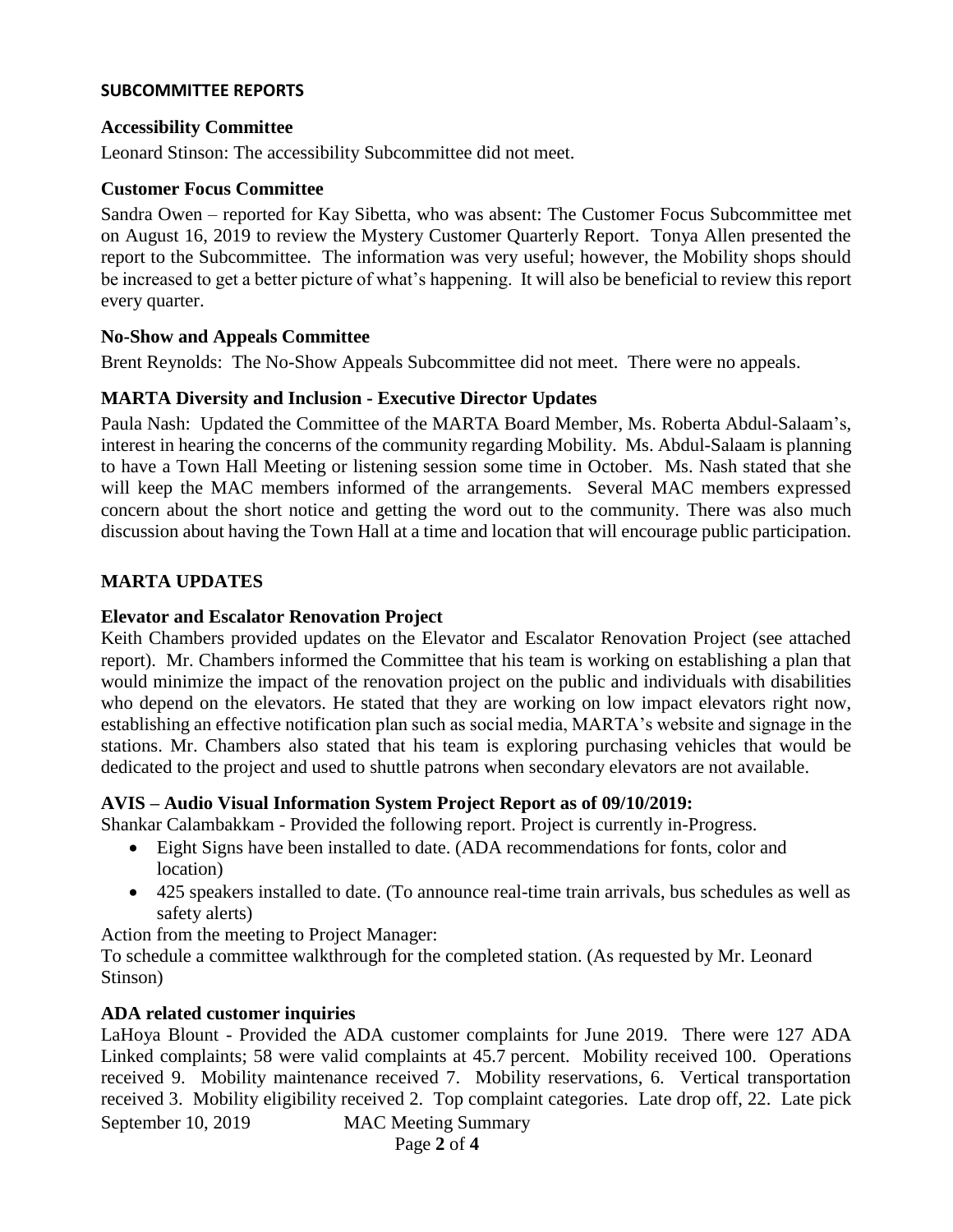up 30 plus minutes, we received 21. No shows, 13. Tone of voice, 4. Excessive time on van, we received 3. Incorrect reservations received 3. We received 1 pass up. We received 72 authority accommodations. Of those, 26 were mobility.

Sandra Owen: Requested that for the next meeting; a breakdown of what the reasons that some complaints were determined to be not valid; She also noted that the nonvalid complaints were more than the valid complaints.

## **Mobility update**

Scott Forman. Informed the Committee that they have taken possession of several new vehicles. He also stated that the driver compliment is full and that they are working on the issues with dispatch. He stressed that changes and improvements will not happen overnight, but they are working to improve service.

Sandra Owen asked about the issue with the card reader on the vehicles. The money on the breeze card doesn't get deducted after each ride. It sometimes takes days before the money is taken off the card or sometime not at all. Mr. Foreman stated; this is one of the issues they are working on now and that it is the IT department that handles those issues.

## **External Affairs**

Toni Thornton – provided the Committee updates on the proposed service modifications for December 7, 2019 and the dates of the public hearings:

## **Route 19: Clairmont Road:**

It is proposed that Route 19 be extended to serve East Lake Station. The proposed modification assumes the Decatur Station to East Lake Station segment currently operated by Route 123-Church Street / North DeKalb Mall. From Decatur Station, Route 19 is proposed to operate via Commerce Drive, W. Howard Avenue, Paden Circle, E. Lake Drive and Park Place. Route 19 service from Decatur Station to Chamblee Station will remain unchanged. Route 19 is proposed to be renamed Clairmont Road / W. Howard Avenue.

### **Route 123: Church Street / North DeKalb Mall:**

It is proposed that Route 123 be modified to provide service from Decatur Station to Emory Decatur Hospital (formerly DeKalb Medical Center) via Church Street. Route 123 will maintain its current routing from Decatur Station to Emory Decatur Hospital. After serving Emory Decatur Hospital, Route 123 will continue Church Street, right onto Milscott Drive, right onto DeKalb Industrial Way, and right onto N. Decatur Road to 2806 N. Decatur Road (Coventry Place), which will be the new terminus. Service along N. Decatur Road between Church Street and Winn Way will be provided by Route 123 inbound to Decatur Station only. Service along DeKalb Industrial Way, Lawrenceville Highway and N. Druid Hills Road to North DeKalb Mall will continue to be provided by Route 75-Lawrenceville Highway. Route 123 is proposed to be renamed Church Street.

### **Route 823: Belvedere:**

It is proposed that Route 823 be modified to provide service along Candler Road and Memorial Drive between Hosea L Williams Drive and Line Street. Route 823 will maintain current service from Decatur

September 10, 2019 MAC Meeting Summary Page **3** of **4**